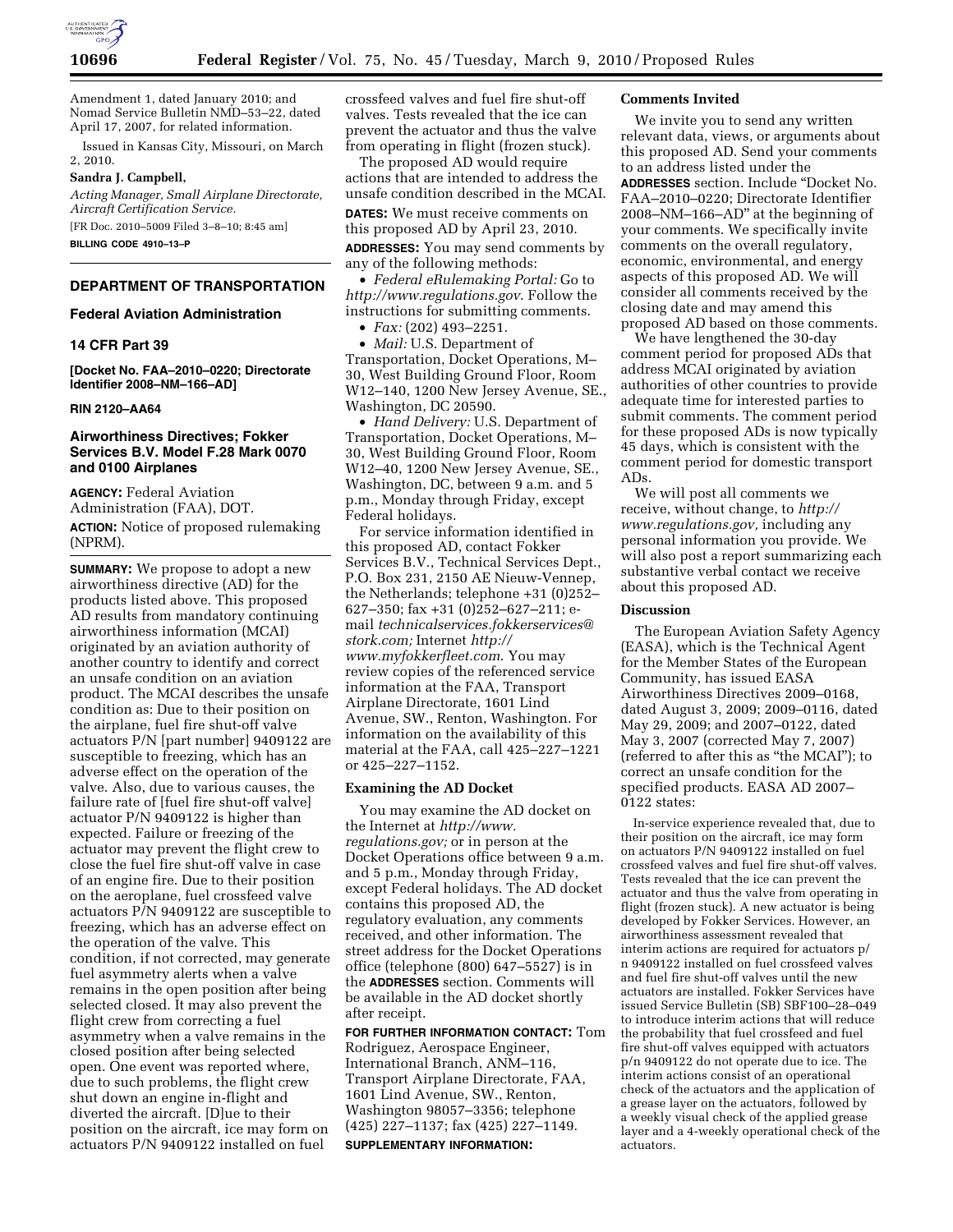For the reasons stated above, this Airworthiness Directive (AD) requires compliance with instructions contained in the referenced SB. This AD has been republished to correct typographical errors in the 'Remarks' section, where the word 'Proposed' should have been deleted.

#### EASA AD 2009–0116 states:

Due to their position on the aeroplane, fuel crossfeed valve actuators P/N 9409122 are susceptible to freezing, which has an adverse effect on the operation of the valve. This condition, if not corrected, may generate fuel asymmetry alerts when a valve remains in the open position after being selected closed. It may also prevent the flight crew from correcting a fuel asymmetry when a valve remains in the closed position after being selected open. One event was reported where, due to such problems, the flight crew shut down an engine in-flight and diverted the aircraft.

Aeroplanes with serial numbers 11244 through 11441 were delivered from the production line with actuators P/N 9401037 (''chimney type'') installed. However, on some aeroplanes, these actuators have subsequently been replaced in service with actuators P/N 9409122 (using mounting blocks P/N 7923505) on one or both fuel crossfeed valves. As a result, those aeroplanes are also affected by this unsafe condition.

To address and correct this unsafe condition, EASA issued AD 2008–0126 that required the replacement of all P/N 9409122 fuel crossfeed valve actuators in accordance with Fokker Services SBF100–28–046 with new actuators developed by the manufacturer Eaton Aerospace,  $P/N$  53-0013, which have improved reliability and are less susceptible to freezing.

Following the introduction of actuator P/N 53–0013 in service, Eaton Aerospace reported manufacturing and design errors on actuators with P/N 53-0013. As a result of these errors, the top-cap of the actuator may become loose, possibly leading to actuator failure. Eaton Aerospace has eliminated these problems by introducing a new actuator P/N 53–0027 and Fokker Services have published SBF100–28– 061 to introduce these improved actuators on aeroplanes.

As the compliance time of EASA AD 2008– 0126 has not yet expired, both P/N 9409122 and P/N 53–0013 fuel crossfeed valve actuators can currently be installed on aeroplanes affected by this AD.

For the reasons described above, this EASA AD retains the requirements of AD 2008– 0126, which is superseded, and adds the requirement to install the new P/N 53–0027 actuators. This AD also allows direct installation of P/N 53–0027 on aeroplanes that are still in pre-SBF100–28–046 configuration, provided this is done within the compliance time as established for that SB in AD 2008–0126 and retained by this new AD.

# EASA AD 2009–0168 states:

Due to their position on the aeroplane, fuel fire shut-off valve actuators P/N 9409122 are susceptible to freezing, which has an adverse effect on the operation of the valve. Also, due to various causes, the failure rate of actuator P/N 9409122 is higher than expected. Failure or freezing of the actuator may prevent the flight crew to close the fuel fire shut-off valve in case of an engine fire.

Aeroplanes with serial numbers 11244 through 11441 were delivered from the production line with actuators P/N 9401037 (''chimney type'') installed. However, on some aeroplanes, these actuators have subsequently been replaced in service with

# TABLE—SERVICE INFORMATION

actuators P/N 9409122 (using mounting blocks P/N 7923505) on one or both fuel fire shut-off valves. As a result, those aeroplanes are also affected by this unsafe condition.

To address and correct this unsafe condition, EASA issued AD 2008–0193, requiring the replacement of all P/N 9409122 fuel fire shut-off valve actuators with new actuators developed by the manufacturer Eaton Aerospace, P/N 53–0013, which have improved reliability and are less susceptible to freezing.

Following the introduction of actuator P/N 53–0013 in service, Eaton Aerospace reported manufacturing and design errors on actuators with P/N 53-0013. As a result of these errors, the top-cap of the actuator may become loose, possibly leading to actuator failure. Eaton Aerospace has eliminated these problems by introducing a new actuator P/N 53–0027 and Fokker Services have published SBF100–76– 020 to introduce these improved actuators on aeroplanes.

As a consequence of EASA AD 2008–0193, both P/N 9409122 and P/N 53–0013 fuel fire shut-off valve actuators are currently installed on aeroplanes affected by this AD.

For the reasons described above, this EASA AD supersedes AD 2008–0193 and requires the installation of new P/N 53–0027 actuators. This AD also prohibits the installation of P/N 53–0013 actuators in accordance with SBF100–76–018 (which has been cancelled), as previously required by EASA AD 2008–0193.

You may obtain further information by examining the MCAI in the AD docket.

# **Relevant Service Information**

Fokker Services B.V. has issued the service bulletins identified in the following table.

| Fokker Service Bulletin-                                                                                                                                                                                                                                            | Dated-          |
|---------------------------------------------------------------------------------------------------------------------------------------------------------------------------------------------------------------------------------------------------------------------|-----------------|
| SBF100-28-046, including the drawings identified in the subsequent table, "Table—Drawings Included in Fokker Serv-<br>ice Bulletin SBF100-28-046"                                                                                                                   | March 27, 2008. |
|                                                                                                                                                                                                                                                                     | April 3, 2007.  |
| SBF100-28-061, including the drawings identified in the subsequent table, "Table—Drawings Included in Fokker Serv-<br>ice Bulletin SBF100-28-061"                                                                                                                   | April 20, 2009. |
| SBF100-76-020, including the drawings identified in the subsequent table, "Table—Drawings Included in Fokker Serv-<br>ice Bulletin SBF100-76-020, and including Fokker Manual Change Notification-Maintenance Documentation<br>MCNM-F100-133, dated April 20, 2009" | April 20, 2009. |

# TABLE—DRAWINGS INCLUDED IN FOKKER SERVICE BULLETIN SBF100–28–046

| Fokker drawing-  | Sheet-     | Issue- | Dated-                             |
|------------------|------------|--------|------------------------------------|
| W41194<br>W41194 | 007<br>008 |        | March 27, 2008.<br>March 27, 2008. |

# TABLE—DRAWINGS INCLUDED IN FOKKER SERVICE BULLETIN SBF100–28–061

| Fokker Drawing-  | Sheet-     | Issue- | Dated                                           |
|------------------|------------|--------|-------------------------------------------------|
| W41194<br>W41194 | 007<br>008 |        | <sup>'</sup> April 20, 2009.<br>April 20, 2009. |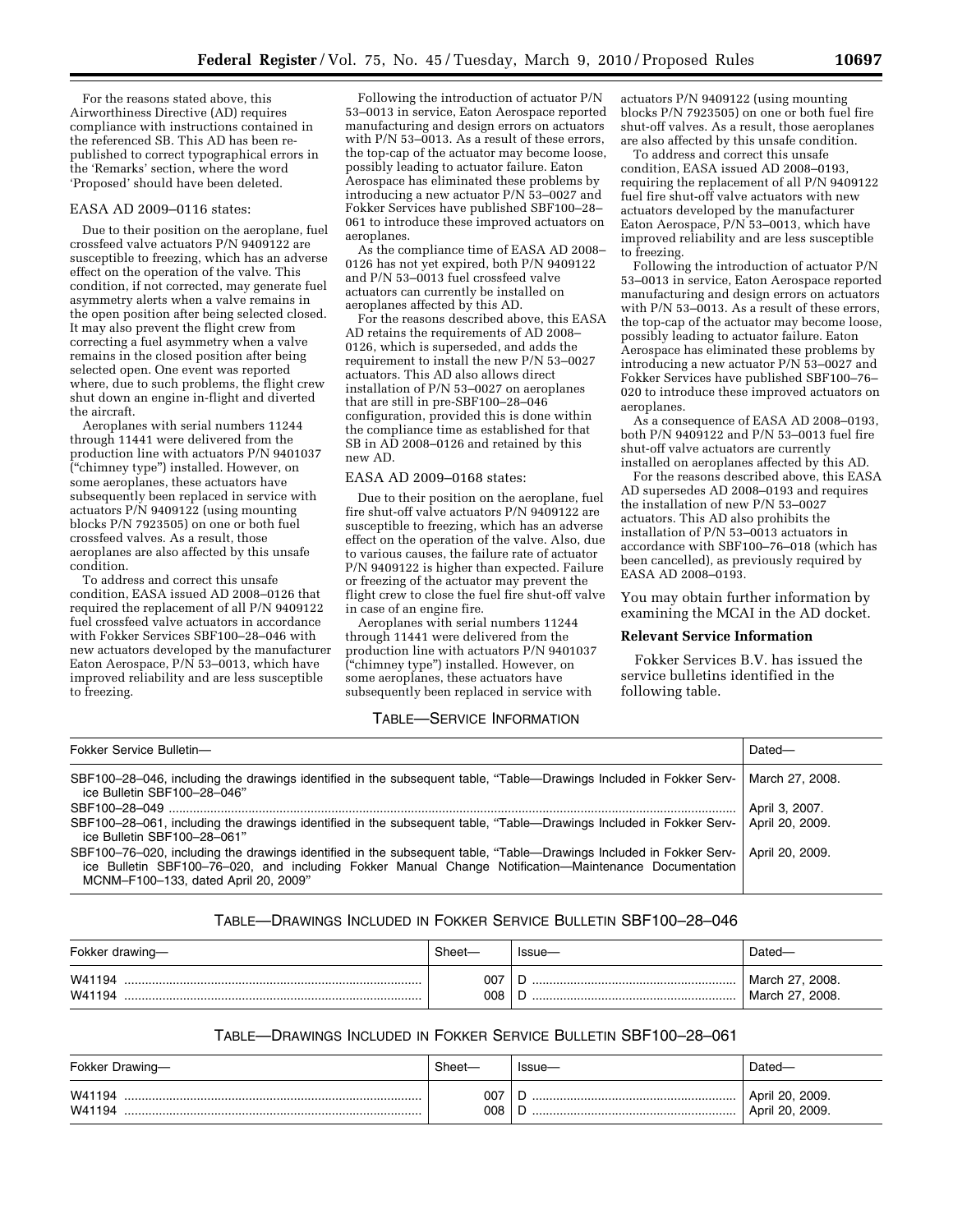# TABLE—DRAWINGS INCLUDED IN FOKKER SERVICE BULLETIN SBF100–76–020

| Fokker drawing-            | Sheet—            | Issue- | Dated—                                                |
|----------------------------|-------------------|--------|-------------------------------------------------------|
| W41460<br>W41460<br>W59170 | 002<br>003<br>012 | AC     | April 20, 2009.<br>April 20, 2009.<br>March 20, 2008. |

The actions described in this service information are intended to correct the unsafe condition identified in the MCAI.

# **FAA's Determination and Requirements of This Proposed AD**

This product has been approved by the aviation authority of another country, and is approved for operation in the United States. Pursuant to our bilateral agreement with the State of Design Authority, we have been notified of the unsafe condition described in the MCAI and service information referenced above. We are proposing this AD because we evaluated all pertinent information and determined an unsafe condition exists and is likely to exist or develop on other products of the same type design.

# **Differences Between This AD and the MCAI or Service Information**

We have reviewed the MCAI and related service information and, in general, agree with their substance. But we might have found it necessary to use different words from those in the MCAI to ensure the AD is clear for U.S. operators and is enforceable. In making these changes, we do not intend to differ substantively from the information provided in the MCAI and related service information.

We might also have proposed different actions in this AD from those in the MCAI in order to follow FAA policies. Any such differences are highlighted in a NOTE within the proposed AD.

#### **Costs of Compliance**

Based on the service information, we estimate that this proposed AD would affect about 2 products of U.S. registry. We also estimate that it would take about 23 work-hours per product to comply with the basic requirements of this proposed AD. The average labor rate is \$85 per work-hour. Required parts would cost about \$29,800 per product. Where the service information lists required parts costs that are covered under warranty, we have assumed that there will be no charge for these costs. As we do not control warranty coverage for affected parties, some parties may incur costs higher than estimated here. Based on these

figures, we estimate the cost of the proposed AD on U.S. operators to be \$63,510, or \$31,755 per product.

# **Authority for This Rulemaking**

Title 49 of the United States Code specifies the FAA's authority to issue rules on aviation safety. Subtitle I, section 106, describes the authority of the FAA Administrator. "Subtitle VII: Aviation Programs,'' describes in more detail the scope of the Agency's authority.

We are issuing this rulemaking under the authority described in ''Subtitle VII, Part A, Subpart III, Section 44701: General requirements.'' Under that section, Congress charges the FAA with promoting safe flight of civil aircraft in air commerce by prescribing regulations for practices, methods, and procedures the Administrator finds necessary for safety in air commerce. This regulation is within the scope of that authority because it addresses an unsafe condition that is likely to exist or develop on products identified in this rulemaking action.

# **Regulatory Findings**

We determined that this proposed AD would not have federalism implications under Executive Order 13132. This proposed AD would not have a substantial direct effect on the States, on the relationship between the national Government and the States, or on the distribution of power and responsibilities among the various levels of government.

For the reasons discussed above, I certify this proposed regulation:

1. Is not a ''significant regulatory action'' under Executive Order 12866;

2. Is not a "significant rule" under the DOT Regulatory Policies and Procedures (44 FR 11034, February 26, 1979); and

3. Will not have a significant economic impact, positive or negative, on a substantial number of small entities under the criteria of the Regulatory Flexibility Act.

We prepared a regulatory evaluation of the estimated costs to comply with this proposed AD and placed it in the AD docket.

# **List of Subjects in 14 CFR Part 39**

Air transportation, Aircraft, Aviation safety, Incorporation by reference, Safety.

# **The Proposed Amendment**

Accordingly, under the authority delegated to me by the Administrator, the FAA proposes to amend 14 CFR part 39 as follows:

# **PART 39—AIRWORTHINESS DIRECTIVES**

1. The authority citation for part 39 continues to read as follows:

**Authority:** 49 U.S.C. 106(g), 40113, 44701.

# **§ 39.13 [Amended]**

2. The FAA amends § 39.13 by adding the following new AD:

**Fokker Services B.V.:** Docket No. FAA– 2010–0220; Directorate Identifier 2008– NM–166–AD.

# **Comments Due Date**

(a) We must receive comments by April 23, 2010.

## **Affected ADs**

#### (b) None.

# **Applicability**

(c) This AD applies to Fokker Services B.V. Model F.28 Mark 0070 and Mark 0100 airplanes, certificated in any category, all serial numbers, if an actuator having part number (P/N) 9409122 or (P/N) 53 $-0$ 0013 is installed on one or both fuel crossfeed valves or one or both fuel fire shut-off valves.

#### **Subject**

(d) Air Transport Association (ATA) of America Code 28 and 76: Fuel and Engine Controls, respectively.

# **Reason**

(e) The mandatory continuing airworthiness information (MCAI) consists of three EASA ADs: 2007–0122, dated May 3, 2007 (corrected May 7, 2007); 2009–0116, dated May 29, 2009; and MCAI 2009–0168, dated August 3, 2009. EASA AD 2007–0122 states:

In-service experience revealed that, due to their position on the aircraft, ice may form on actuators P/N 9409122 installed on fuel crossfeed valves and fuel fire shut-off valves. Tests revealed that the ice can prevent the actuator and thus the valve from operating in flight (frozen stuck). A new actuator is being developed by Fokker Services. However, an airworthiness assessment revealed that interim actions are required for actuators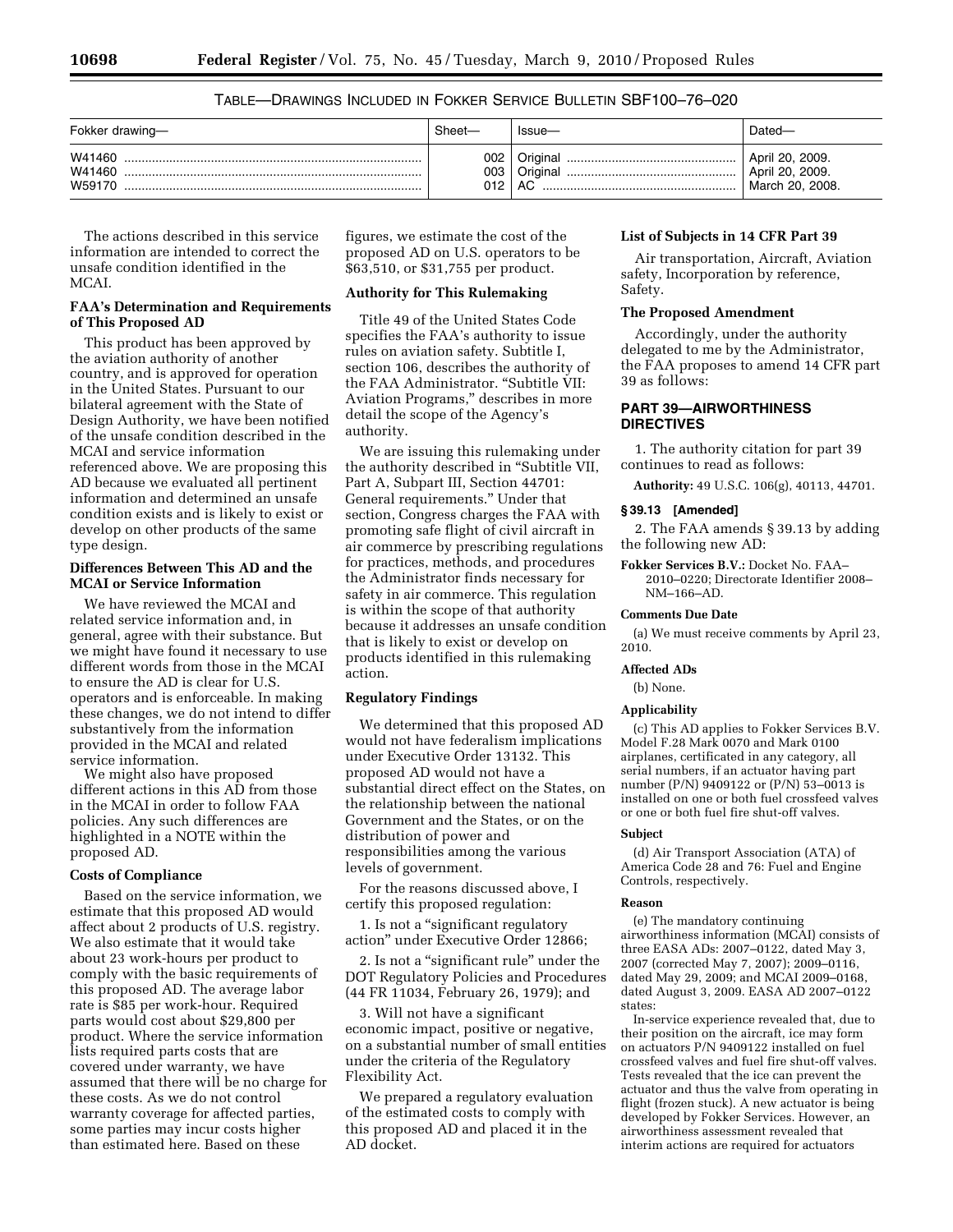P/N 9409122 installed on fuel crossfeed valves and fuel fire shut-off valves until the new actuators are installed. Fokker Services have issued Service Bulletin (SB) SBF100– 28–049 to introduce interim actions that will reduce the probability that fuel crossfeed and fuel fire shut-off valves equipped with actuators p/n 9409122 do not operate due to ice. The interim actions consist of an operational check of the actuators and the application of a grease layer on the actuators, followed by a weekly visual check of the applied grease layer and a 4-weekly operational check of the actuators.

For the reasons stated above, this Airworthiness Directive (AD) requires compliance with instructions contained in the referenced SB. This AD has been republished to correct typographical errors in the 'Remarks' section, where the word 'Proposed' should have been deleted.

# EASA AD 2009–0116 states:

Due to their position on the aeroplane, fuel crossfeed valve actuators P/N 9409122 are susceptible to freezing, which has an adverse effect on the operation of the valve. This condition, if not corrected, may generate fuel asymmetry alerts when a valve remains in the open position after being selected closed. It may also prevent the flight crew from correcting a fuel asymmetry when a valve remains in the closed position after being selected open. One event was reported where, due to such problems, the flight crew shut down an engine in-flight and diverted the aircraft.

Aeroplanes with serial numbers 11244 through 11441 were delivered from the production line with actuators P/N 9401037 (''chimney type'') installed. However, on some aeroplanes, these actuators have subsequently been replaced in service with actuators P/N 9409122 (using mounting blocks P/N 7923505) on one or both fuel crossfeed valves. As a result, those aeroplanes are also affected by this unsafe condition.

To address and correct this unsafe condition, EASA issued AD 2008–0126 that required the replacement of all P/N 9409122 fuel crossfeed valve actuators in accordance with Fokker Services SBF100–28–046 with new actuators developed by the manufacturer Eaton Aerospace,  $P/N$  53–0013, which have improved reliability and are less susceptible to freezing.

Following the introduction of actuator P/N 53–0013 in service, Eaton Aerospace reported manufacturing and design errors on actuators with P/N 53–0013. As a result of these errors, the top-cap of the actuator may become loose, possibly leading to actuator failure. Eaton Aerospace has eliminated these problems by introducing a new actuator P/N 53–0027 and Fokker Services have published SBF100–28– 061 to introduce these improved actuators on aeroplanes.

As the compliance time of EASA AD 2008– 0126 has not yet expired, both P/N 9409122 and P/N 53–0013 fuel crossfeed valve actuators can currently be installed on aeroplanes affected by this AD.

For the reasons described above, this EASA AD retains the requirements of AD 2008– 0126, which is superseded, and adds the requirement to install the new P/N 53–0027

actuators. This AD also allows direct installation of P/N 53–0027 on aeroplanes that are still in pre-SBF100–28–046 configuration, provided this is done within the compliance time as established for that SB in AD 2008–0126 and retained by this new AD.

EASA AD 2009–0168 states:

Due to their position on the aeroplane, fuel fire shut-off valve actuators P/N 9409122 are susceptible to freezing, which has an adverse effect on the operation of the valve. Also, due to various causes, the failure rate of actuator P/N 9409122 is higher than expected. Failure or freezing of the actuator may prevent the flight crew to close the fuel fire shut-off valve in case of an engine fire.

Aeroplanes serial numbers 11244 through 11441 were delivered from the production line with actuators P/N 9401037 (''chimney type'') installed. However, on some aeroplanes, these actuators have subsequently been replaced in service with actuators  $P/N$  9409122 (using mounting blocks P/N 7923505) on one or both fuel fire shut-off valves. As a result, those aeroplanes are also affected by this unsafe condition.

To address and correct this unsafe condition, EASA issued AD 2008–0193, requiring the replacement of all P/N 9409122 fuel fire shut-off valve actuators with new actuators developed by the manufacturer Eaton Aerospace, P/N 53–0013, which have improved reliability and are less susceptible to freezing.

Following the introduction of actuator P/N 53–0013 in service, Eaton Aerospace reported manufacturing and design errors on actuators with P/N 53–0013. As a result of these errors, the top-cap of the actuator may become loose, possibly leading to actuator failure. Eaton Aerospace has eliminated these problems by introducing a new actuator P/N 53–0027 and Fokker Services have published SBF100–76– 020 to introduce these improved actuators on aeroplanes.

As a consequence of EASA AD 2008–0193, both  $P/N$  9409122 and  $P/N$  53–0013 fuel fire shut-off valve actuators are currently installed on aeroplanes affected by this AD.

For the reasons described above, this EASA AD supersedes AD 2008–0193 and requires the installation of new P/N 53–0027 actuators. This AD also prohibits the installation of  $P/N$  53–0013 actuators in accordance with SBF100–76–018 (which has been cancelled), as previously required by EASA AD 2008–0193.

#### **Compliance**

(f) You are responsible for having the actions required by this AD performed within the compliance times specified, unless the actions have already been done.

#### **Inspections and Tests for Fuel Crossfeed Valves and Fuel Fire Shut-Off Valves**

(g) For airplanes with an actuator having P/ N 9409122 on one or both fuel crossfeed valves or one or both fuel fire shut-off valves: Within 30 days after the effective date of this AD, perform an operational test of, and application of grease on, the left-hand (LH) and right-hand (RH) fuel crossfeed valve actuators and fuel fire shut off valve actuators, in accordance with Part 1 of the

Accomplishment Instructions of Fokker Service Bulletin SBF100–28–049, dated April 3, 2007.

(h) For airplanes equipped with an actuator having P/N 9409122 on one or both fuel crossfeed valves or one or both fuel fire shutoff valves: Within 7 days after completion of the actions required by paragraph (g) of this AD, and thereafter at intervals not to exceed 7 days, perform a general visual inspection of the applied grease layer on the LH and RH fuel crossfeed valve actuators and fuel fire shut off valve actuators, in accordance with Part 2 of the Accomplishment Instructions of Fokker Service Bulletin SBF100–28–049, dated April 3, 2007. If the layer of grease on any valve actuator is found to be less than 2 to 3 millimeters, before further flight, reapply grease, in accordance with Part 1 of the Accomplishment Instructions of Fokker Service Bulletin SBF100–28–049, dated April 3, 2007.

(i) For airplanes equipped with an actuator having P/N 9409122 on one or both fuel crossfeed valves or one or both fuel fire shutoff valves: Within 28 days after completion of the actions required by paragraph (g) of this AD, and thereafter at intervals not to exceed 28 days, perform an operational test of the LH and RH fuel crossfeed valve actuators and fuel fire shut off valve actuators, in accordance with Part 3 of the Accomplishment Instructions of Fokker Service Bulletin SBF100–28–049, dated April 3, 2007.

(j) During any of the tests required by paragraphs (g) and (i) of this AD, if a fuel fire shut-off valve actuator fails the operational test, before further flight, do the action specified in paragraph  $(i)(1)$  or  $(i)(2)$  of this AD.

(1) Do the replacement specified in paragraph (l) of this AD.

(2) Replace the valve actuator with a serviceable part having P/N 9409122, using a method approved by either the Manager, International Branch, ANM–116, Transport Airplane Directorate, FAA; or the European Aviation Safety Agency (or its delegated agent).

**Note 1:** Guidance on replacing the valve actuator with a serviceable part is in the Fokker 70/100 Aircraft Maintenance Manual.

(k) During any of the tests required by paragraphs (g) and (i) of this AD, if a fuel crossfeed valve actuator fails the operational test, before further flight, do the action specified in paragraph  $(k)(1)$  or  $(k)(2)$  of this AD.

(1) Do the replacement specified in paragraph (o) of this AD.

(2) Replace the valve actuator with a serviceable part having P/N 9409122, using a method approved by either the Manager, International Branch, ANM–116, Transport Airplane Directorate, FAA; or the European Aviation Safety Agency (EASA) (or its delegated agent).

**Note 2:** Guidance on replacing the valve actuator with a serviceable part is in the Fokker 70/100 Aircraft Maintenance Manual.

### **Replacement of Fuel Fire Shut-Off Valves**

(l) For airplanes equipped with an actuator having P/N 9409122 on one or both fuel fire